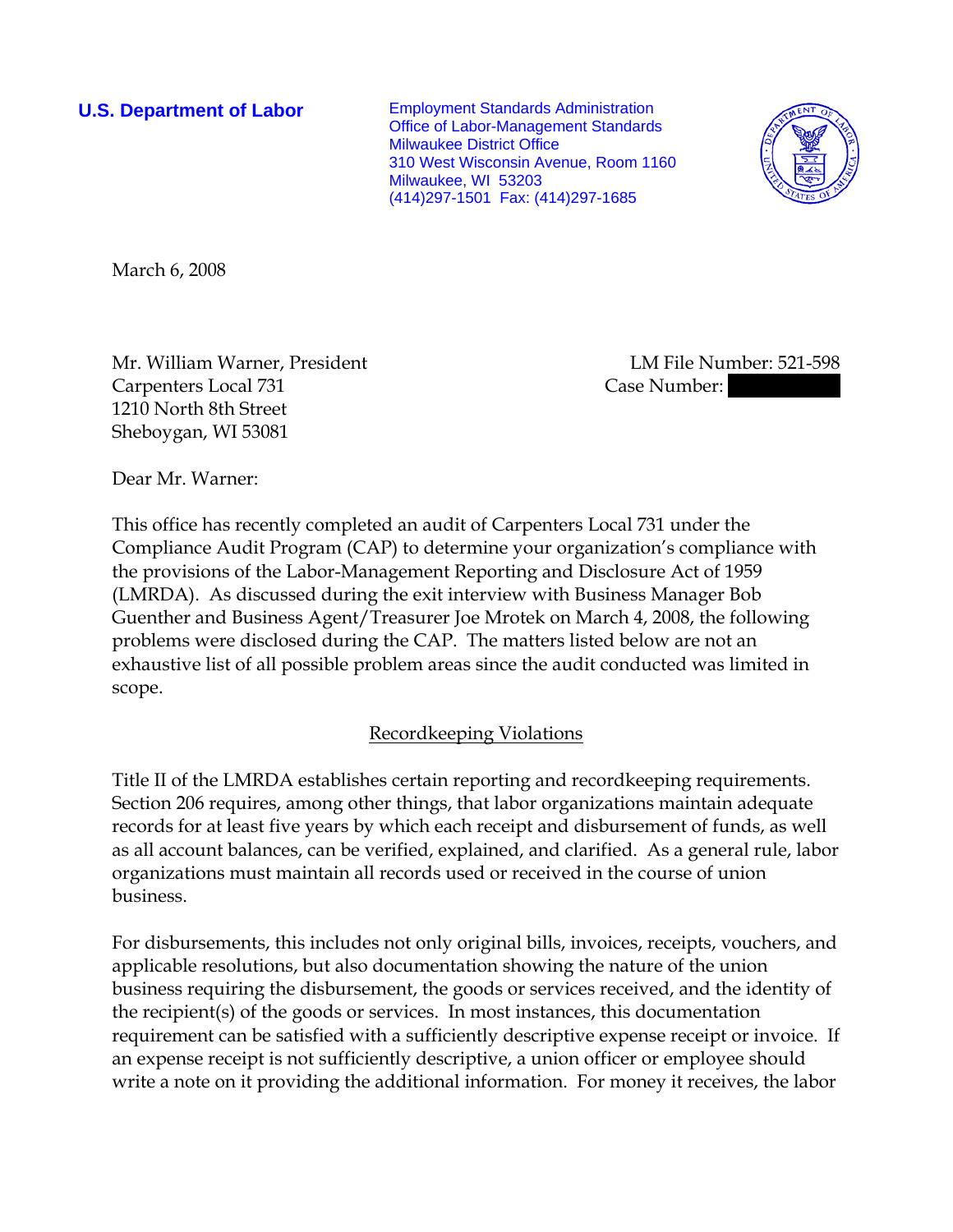Mr. William Warner March 6, 2008 Page 2 of 4

organization must keep at least one record showing the date, amount, purpose, and source of that money. The labor organization must also retain bank records for all accounts.

The audit of Local 731's 2007 records revealed the following recordkeeping violations:

## 1. Meal Expenses

Local 731 did not require officers and employees to submit itemized receipts for meal expenses on some occasions. For example, on September 9, 2006, a meal at Blue Bayou Inn was charged to Business Manager Bob Guenther's union credit card. The credit card receipt was retained for the expense. However, an itemized receipt has not been retained. Itemized receipts provided by restaurants to officers and employees must be maintained. These itemized receipts are necessary to determine if such disbursements are for union business purposes and to sufficiently fulfill the recordkeeping requirement of LMRDA Section 206.

Local 731 records of meal expenses did not always include written explanations of union business conducted or the names and titles of the persons incurring the restaurant charges. For example, on March 6, 2007, a meal at the Wisconsin Restaurant was charged to Bob Guenther's union credit card. The names of those in attendance and the union business conducted have not been recorded in union records. Union records of meal expenses must include written explanations of the union business conducted and the full names and titles of all persons who incurred the restaurant charges. Also, the records retained must identify the names of the restaurants where the officers or employees incurred meal expenses.

## 2. Voided Checks

During the organizational interview, Mr. Mrotek stated that all voided checks are retained by the local; however, some voided checks have not been retained.

A check is a legal instrument that, when used, creates a transaction required to be reported on a Labor Organization Annual Report. Voided checks are required to be retained to verify, clarify, and support the information reported by labor organizations on LM reports. Retention of a voided check is essential to verify that the check was not in fact issued and that a reportable transaction occurred.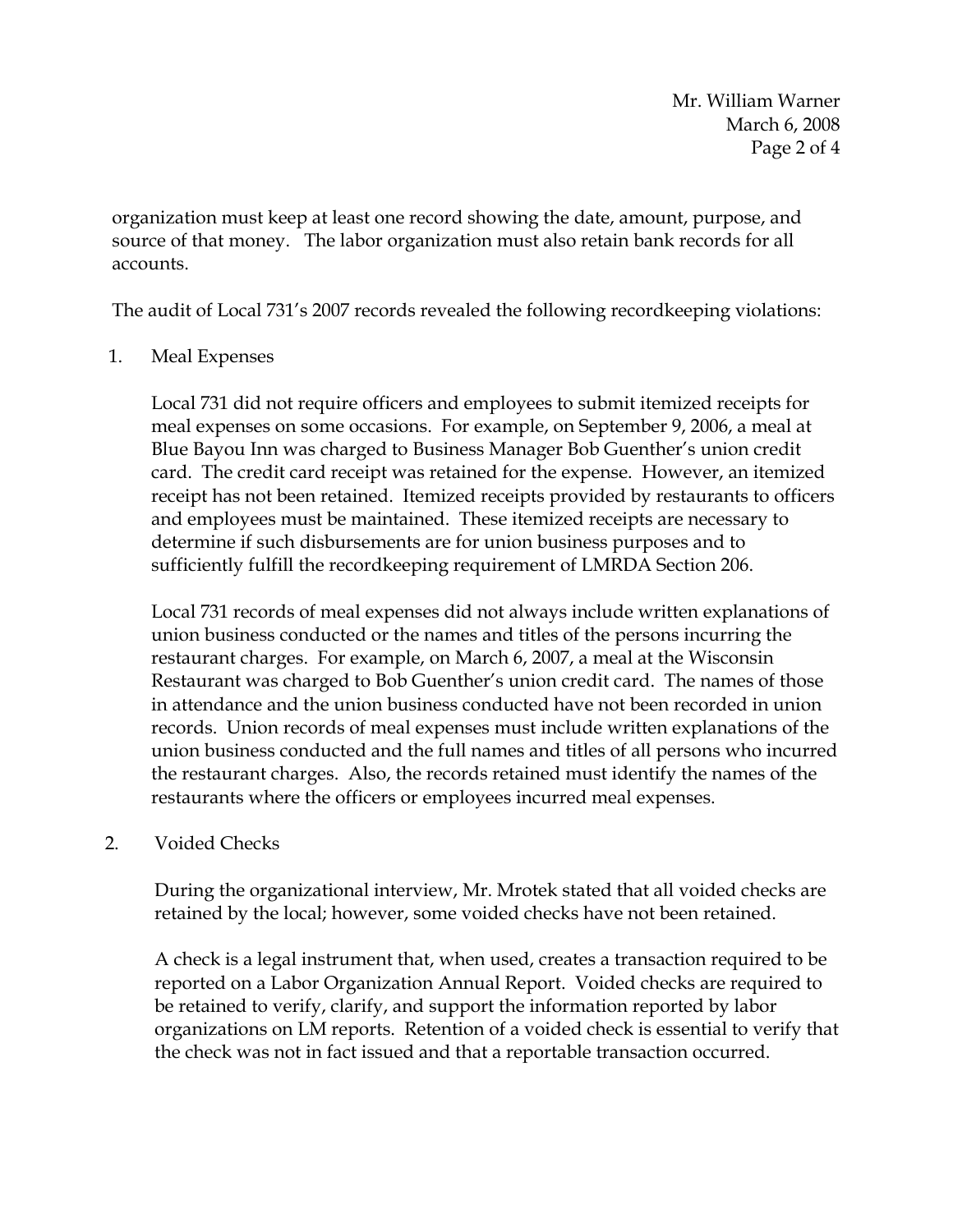Mr. William Warner March 6, 2008 Page 3 of 4

Although additional records may be retained that identify checks that were voided, and bank statements may show that such checks did not clear, such records alone are not adequate to verify whether a check was issued and a reportable transaction occurred.

Based on your assurance that Local 731 will retain adequate documentation in the future, OLMS will take no further enforcement action at this time regarding the above violations.

## Reporting Violations

The audit disclosed a violation of LMRDA Section 201(b), which requires labor organizations to file annual financial reports accurately disclosing their financial condition and operations. The Labor Organization Annual Report LM-3 filed by Local 731 for fiscal year ending June 30, 2007, was deficient in the following areas:

1. Reporting of Dues

Local 731 failed to report in item 38 (Dues) of the LM-3 the actual amount of dues it received. During the audit year, Local 731 received \$128,007.85 in dues; however, \$162,027 was reported on the LM report. It appears that dues received by the Regional Council on behalf of Local 731 may have been included in the amount reported in item 38.

The instructions for the LM-3 state "If an intermediate or parent body receives dues checkoff directly from an employer on behalf of your organization, do not report in Item 38 the portion retained by that organization for the per capita tax or other purposes, such as a special assessment." The amount that should be reported in Item 38 is the total amount of dues actually received by Local 731. However, if an intermediate or parent body received your organization's dues checkoff and disbursed part of it to another entity on your local's behalf, that amount should also be included in the amount reported in Item 38.

2. Reporting of Per Capita Tax

Local 731 failed to report in item 47 (Per Capita Tax) of the LM-3 the actual amount of per capita tax that was paid. During the audit year, Local 731 paid \$23,877.38 in per capita tax; however, \$60,576 was reported in item 47. In the case of Local 731, the Regional Council received all dues on behalf of Local 731, withheld from the amount collected per capita taxes owed to the Council, and remitted the remaining